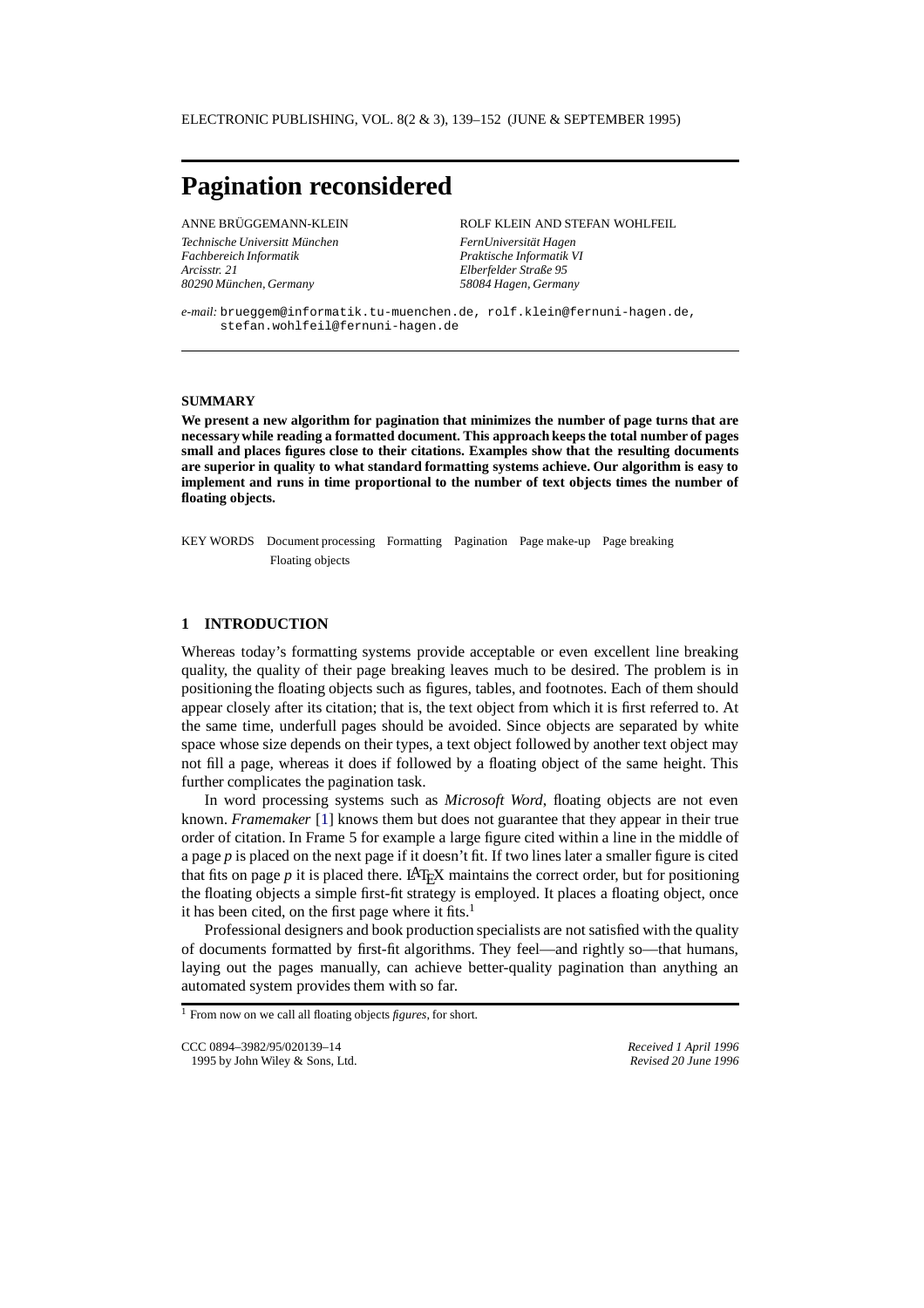This situation calls for optimization algorithms. But expectations are dampened by the theoretical results by Plass [\[2](#page-13-1)]; he proved that optimal page breaking is in general NP-hard, hence computationally intractable. It is conceivable that these results have so far discouraged further effort towards better pagination algorithms.

However, a closer inspection of Plass's work shows that one should not give up so soon. The point is that the complexity of optimal page breaking depends on how optimality is defined! The NP-hardness result holds for an objective function that adds up *the squares* of the numbers of pages each figure is away from its citation. Is this is a realistic optimization criterion? According to it, one would happily remove six figures from the pages where they are cited, in order to decrease the page difference of another figure from 4 to 3. We feel that such a change would rather deteriorate the document.

On the other hand, if one uses the sum of the page distances themselves, instead of their squares, the optimization problem becomes computationally tractable, as Plass has also proved.

In principle, nothing is wrong with using the linear distance in pages between a citation of a figure and the figure itself, as a measure of badness for the placement of a single figure. But in order to obtain a suitable overall measure, two points must be taken into account.

- 1. If minimizing the page differences is the only objective, documents are likely to have many and loosely filled pages. In fact, if we only want to minimize the page differences, it will often be preferable not to put another text block onto the current page, if this text refers to a figure which does not also fit onto the current page. This tends to produce lengthy documents.
- 2. When formatting a double-sided document, it is acceptable that a reference appears on one page and the figure on the adjacent page. Such page differences should not be counted.2

Both phenomena are taken care of if we use, as our objective function that is to be minimized, the *total number of page turns* that are necessary while reading the formatted document. This is either the total number of pages (minus 1) plus the sum of all page differences caused by citations that do not appear on the same page as their figure (for single-sided documents) or *p* DIV 2 plus the sum of all page differences caused by citations that do not appear on the page spread as their figure (for double-sided documents).

Sometimes the two goals—to minimize the total number of pages and the sum of the page differences—are not equally important. For example, many conferences threaten to reject submissions that exceed in length a certain number of pages. Or, for an instruction booklet it can be crucial that the figures and the text explaining them appear on the same page or on adjacent pages. Therefore we suggest to minimize the weighted objective function

 $\alpha$  · (sum of non-adjacent page differences) +  $\beta$  · (number of pages – 1),

where  $\alpha, \beta > 0$ . The weights  $\alpha$  and  $\beta$  can be supplied by the user (perhaps within some range specified by the designer). The default setting is  $\alpha = \beta = 1$ .

The remainder of this paper is organized as follows. In Section [2](#page-2-0) and Section [3](#page-4-0) we state in more detail the input and the page model we are working with, and the solution we suggest. Recently, our optimization algorithm has been implemented. In Section [4](#page-7-0) we

 $2$  Here the style guides [\[3](#page-13-2)][\[4](#page-13-3)] make an exception from the rule that a figure must not appear on a page previous to its citation.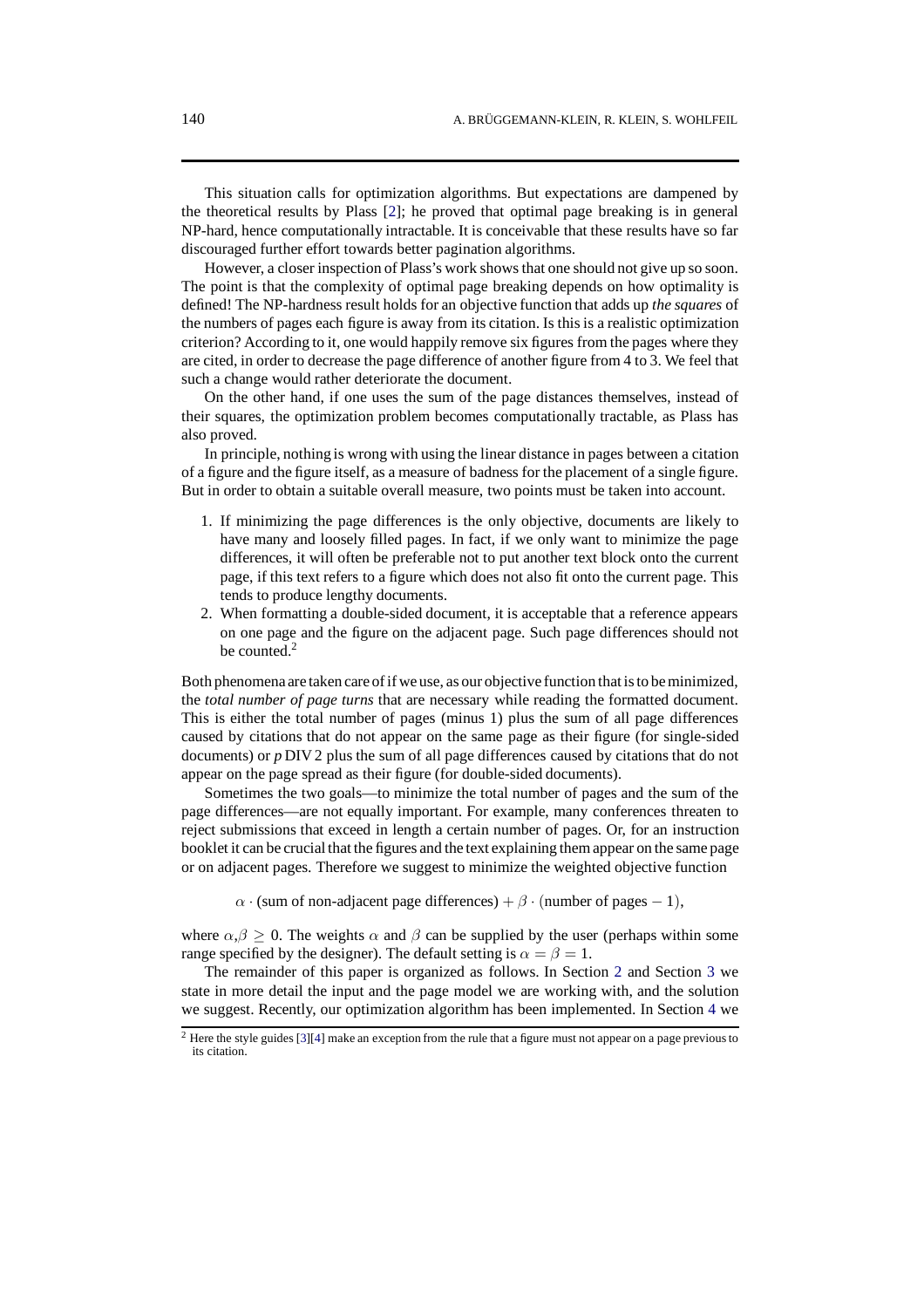describe the top level of the algorithm. The first practical results are very encouraging. In Section [5](#page-9-0) we compare the pagination of (part of) an official document published by the government of Bavaria [\[5](#page-13-5)] produced by  $\text{LAT}_F X$  with the layout our algorithm computes.

#### <span id="page-2-0"></span>**2 THE INPUT AND THE PAGE MODEL**

The make-up or pagination step in book production assembles into pages several separately prepared types of material, such as the main text in galley form, the figures, the tables, and the footnotes. Pagination is notoriously difficult, since a number of competing rules have to be satisfied simultaneously. The classical rules are:

- 1. Each page must be perfectly full; facing pages must be balanced.
- 2. Each figure and each table must be on the same page (or page spread) as its citation.
- 3. Each footnote must start on the same page as its citation and must fall on consecutive pages.

The pagination process gains some flexibility from white space (for example from space between paragraphs or around headings and displays) that can within limits stretch or shrink. Nevertheless, the three rules just mentioned are often impossible to satisfy perfectly. Therefore, pagination procedures strive to satisfy them as well as possible.

We start our investigation with a simple framework, considering just two input streams for the pagination procedure, namely a text stream and a figure stream. The text stream consists of alternating lines and spaces

$$
t_1,\tau_1,t_2,\tau_2,\ldots,\tau_{m-1},t_m
$$

and the figures stream consists of alternating figures and spaces

$$
f_1,\phi_1,f_2,\phi_2,\ldots,\phi_{n-1},f_n
$$

In particular, the lines (and the figures) are ordered according to their occurrence in the text stream (the figure stream). Therefore, we say  $t_i \leq t_j$  ( $f_i \leq f_j$ ) if  $t_i$  ( $f_i$ ) occurs earlier in the stream than  $t_i$  ( $f_i$ ); that is, if  $i \leq j$ .

For pagination, only the vertical extensions of lines, figures, and spaces are relevant. We assume therefore, that each line and each figure *x* has a fixed height  $ht(x)$  and that each white space *x* has a minimal height  $h tMin(x)$  and a maximal height  $h tMax(x)$ . This is similar to TEX's glue model [[6\]](#page-13-4). Spaces also have an attribute *legalPageEnd* that states, if a page may end in this space. Pages must end in spaces with this attribute set. This is used to prevent widows and orphans and to keep headings on the same page with the beginning of the following paragraph.

Finally, we need to know in which piece of text each figure is cited. Therefore, a reference function

$$
R: \{f_1, \ldots, f_n\} \longrightarrow \{t_1, \ldots, t_m\}
$$

is also part of the input. The reference function specifies, for each figure, the line which contains the first citation of that figure. We admit only those reference functions for which the figures appear in the same order as their citations; that is, if  $f \le f'$  then  $R(f) \le R(f')$ , for all figures  $f$  and  $f'$  in the figure stream.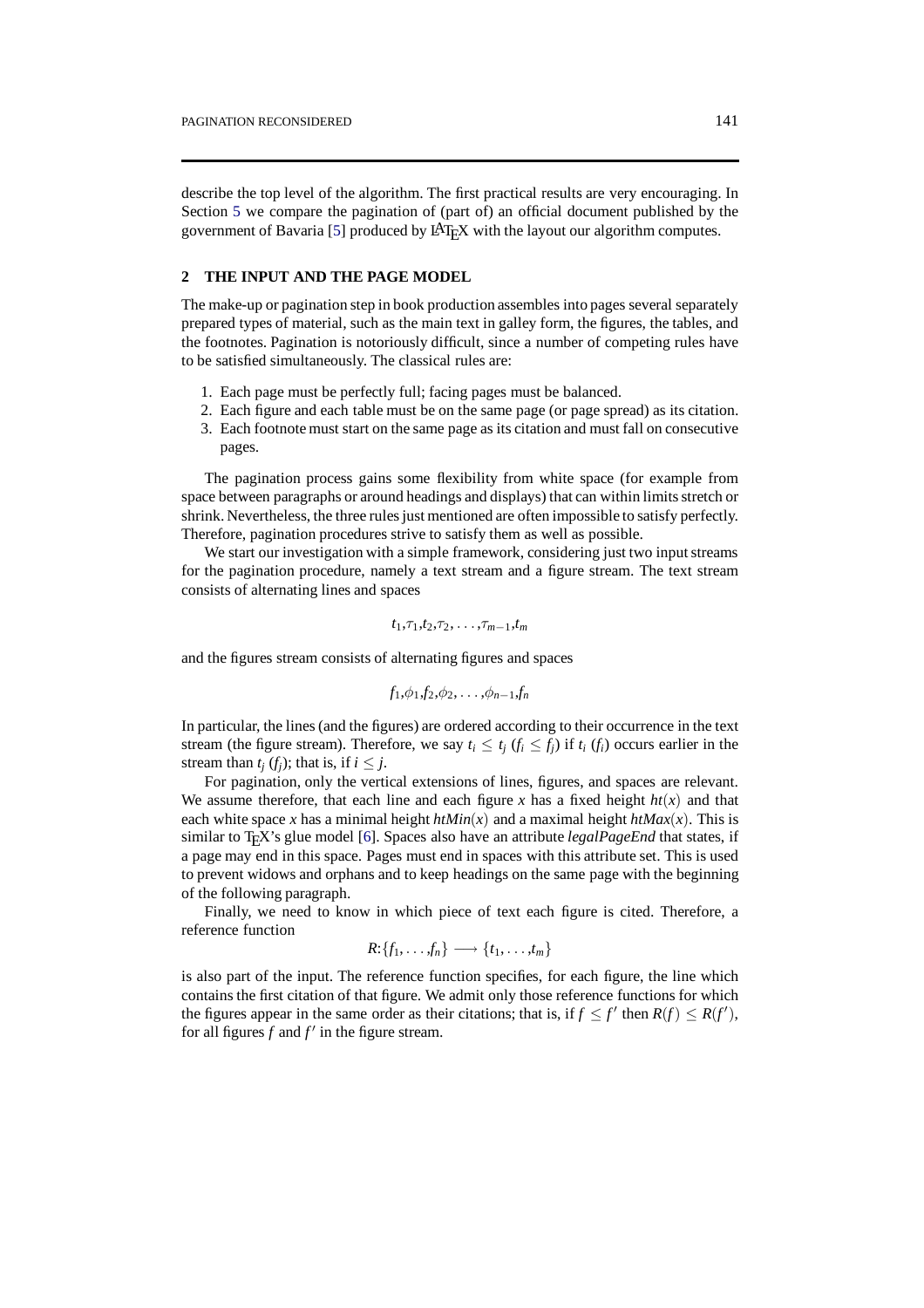Our page model is also very simple. First of all, we assume that all pages have the maximal height *htMax* and the minimal height *htMin*. These two parameters are part of the design specification for the document; they form input parameters for the pagination routine. A design specification that sets *htMin* as strictly smaller than *htMax* allows that pages are not completely full, but calls for a minimal degree of fullness of

$$
\frac{htMin}{htMax} \cdot 100\%.
$$

Finally, we assume that the group of figures and the group of lines of text that are placed together onto a single page are divided by some white space, whose extension is also part of the design specification. Therefore, we provide two further page parameters, *sMin* and *sMax*, for the minimal and the maximal extension of the separating space.

A pagination assigns a page sequence number to each line and each figure, so it is an *onto* mapping

$$
P: \{t_1,\ldots,t_m\} \cup \{f_1,\ldots,f_n\} \longrightarrow \{1,\ldots,p\},\
$$

where  $p$  is the total number of pages used. Of course, a pagination  $P$  must satisfy the following four basic constraints:

First, it must preserve the sequence of lines and figures; that is, if  $t_i \le t_i$  ( $f_i \le f_j$ ), then  $P(t_i) \leq P(t_i)$   $(P(f_i) \leq P(f_i)).$ 

Second, the amount of material that can be placed on any single page is limited by the page parameters. The first constraint implies that for each page number  $q$ ,  $1 \leq q \leq p$ , there are unique sequences  $t_k, \ldots, t_l$  of lines and  $f_u, \ldots, f_v$  that get assigned to page *q* by *P*. But page *q* must be neither overfull nor underfull, meaning that

$$
\sum_{i=k}^{l} ht(t_i) + \sum_{i=k}^{l-1} htMin(\tau_i) + \sum_{i=u}^{v} ht(f_i) + \sum_{i=u}^{v-1} htMin(\phi_i) \Big[ + sMin \Big] \leq htMax
$$

and

$$
\sum_{i=k}^{l} ht(t_i)+\sum_{i=k}^{l-1} htMax(\tau_i)+\sum_{i=u}^{v} ht(f_i)+\sum_{i=u}^{v-1} htMax(\phi_i)\Big[+sMax\Big]\geq htMin.
$$

In these two equations, the bracketed terms *sMin* and *sMax* are only added if the page has a mixed content of text and figures; that is, if  $l \geq k$  and  $v \geq u$ . The second equation only has to hold if  $q < p$ ; that is, the last page may be only partly full.

As can be seen from the two equations, in a pagination *P*, white space in the text and figure streams contributes to a page only if it appears between two lines or two figures who fall onto the same page; that is, white space disappears at page boundaries.

Third, the white space that disappears at page boundaries has to be a legal page end  $(i.e. \tau_l \text{.} legalPageEnd = true)$ .

The fourth condition on pagination states that no figure can be placed on an earlier page than its citation. The exact statement depends on the nature of the document, namely whether it is printed on single-sided or double-sided pages.

For a single-sided document, only the top face of the paper sheets is used, so that the reader sees only one page at a time. For documents of this type, no figure may be positioned on a page strictly prior to its citation; that is, only those paginations *P* are admissible that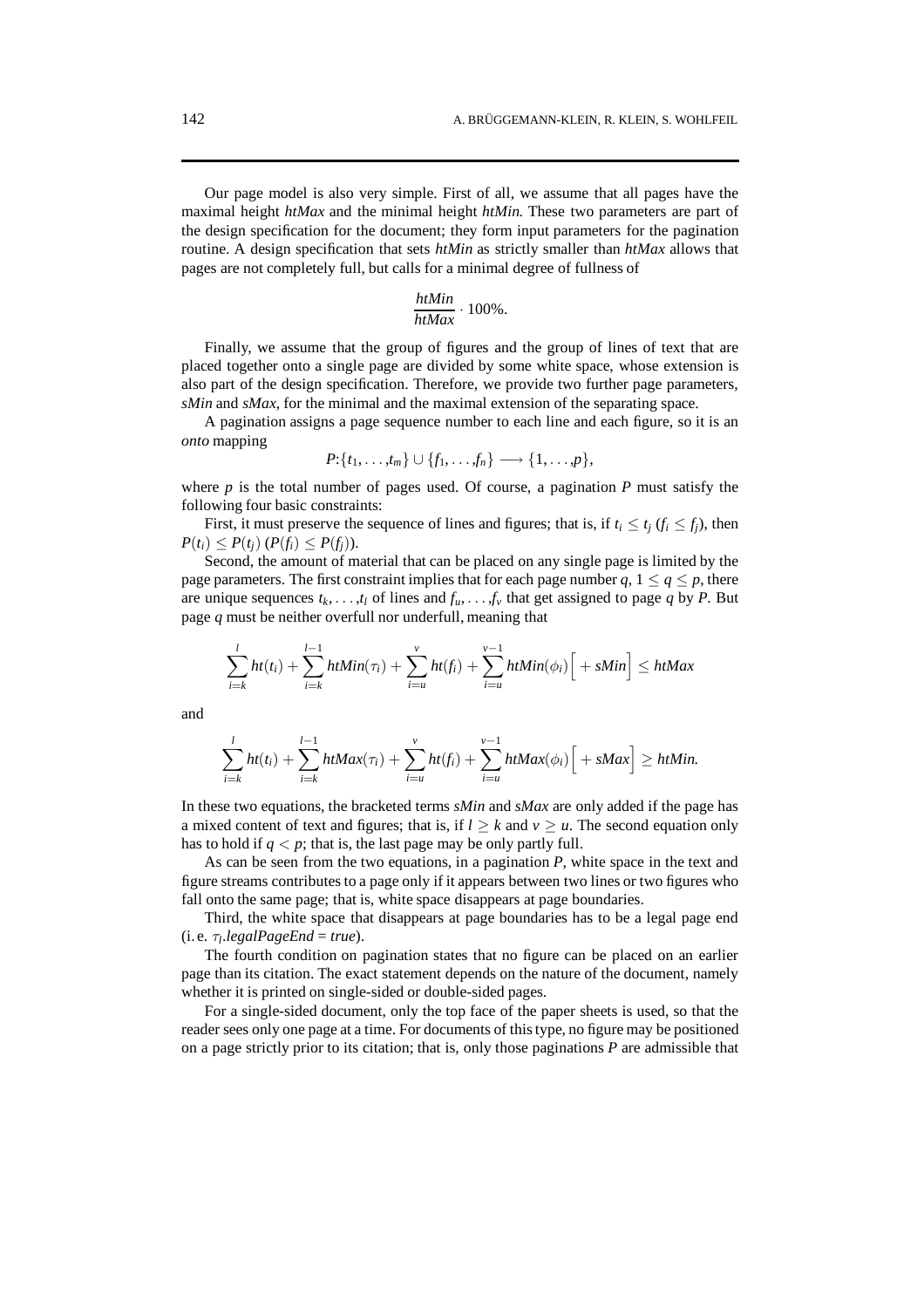satisfy

$$
P(R(f)) \leq P(f),
$$

for each figure *f* .

For a double-sided document, both faces of the paper sheet are used for printing, so that the reader sees a spread of two facing pages simultaneously, a left-hand, even-numbered, *verso* page and a right-hand, odd-numbered, *recto* page. The spread number  $S(p)$  can be calculated from the page number *p* by

$$
S(p) = (p \text{ DIV 2}) + 1,
$$

so that the first spread consists of just the first page, the second spread consists of the second and the third page, and so on.

In a double-sided setting, no figure may be positioned on a spread strictly prior to its citation; that is, only those paginations *P* are admissible, that satisfy

$$
S(P(R(f))) \leq S(P(f)),
$$

for each figure *f* .

To summarize: Our page model is described by five parameters, namely the minimal and the maximal page height, the minimal and the maximal separation between the figure and the text area, and the sidedness of the document. A design specification for a document assigns values to these five parameters. A pagination routine works with a text stream, a figure stream, and a design specification as its input. It places lines and figures onto pages so that the inherent order of the two input streams and the citation relation is respected, each page by itself conforms to the design specification, and no figure can be placed on an earlier page (or page spread) than its citation.

### <span id="page-4-0"></span>**3 MEASURING PAGINATIONS**

Currently, automated pagination routines use a first-fit approach, placing a figure on the next page after its citation that has room for it. This greedy strategy is in conflict with the other goal of good pagination, to always fill each page according to the design specification. Figure [1](#page-5-0) shows a thumbnail sketch of a document ([[5\]](#page-13-5), Chapter 3), which was paginated according to the first-fit strategy. An arrow originates from the citation of a figure and ends on the page where the figure is placed; text lines are omitted. As can be seen from Figure [1](#page-5-0), the quality of the first-fit pagination is rather poor.

In consequence, page make-up specialists in book productionrather resort to completely manual pagination than relying on first-fit automation. Figure [2](#page-6-0) shows the result of this time-consuming process as applied to our sample document. Hand tuning in this case involved shrinking the two figures on pages 8 and 12 a bit so that they fit onto the same page as their citations and forcing the figure on page 13 onto an earlier page. Incidentally, this is how the document was actually printed. Our goal is to improve the automated process to a degree that only occasionally is manual intervention necessary.

Plass [\[2](#page-13-1)] was the first to research optimizing approaches to the pagination problem from an algorithmic point of view. His goal was to find paginations that place figures as closely as possible to their citations. He has suggested two goal functions, one linear and one quadratic, that measure paginations by the total number of pages that lay between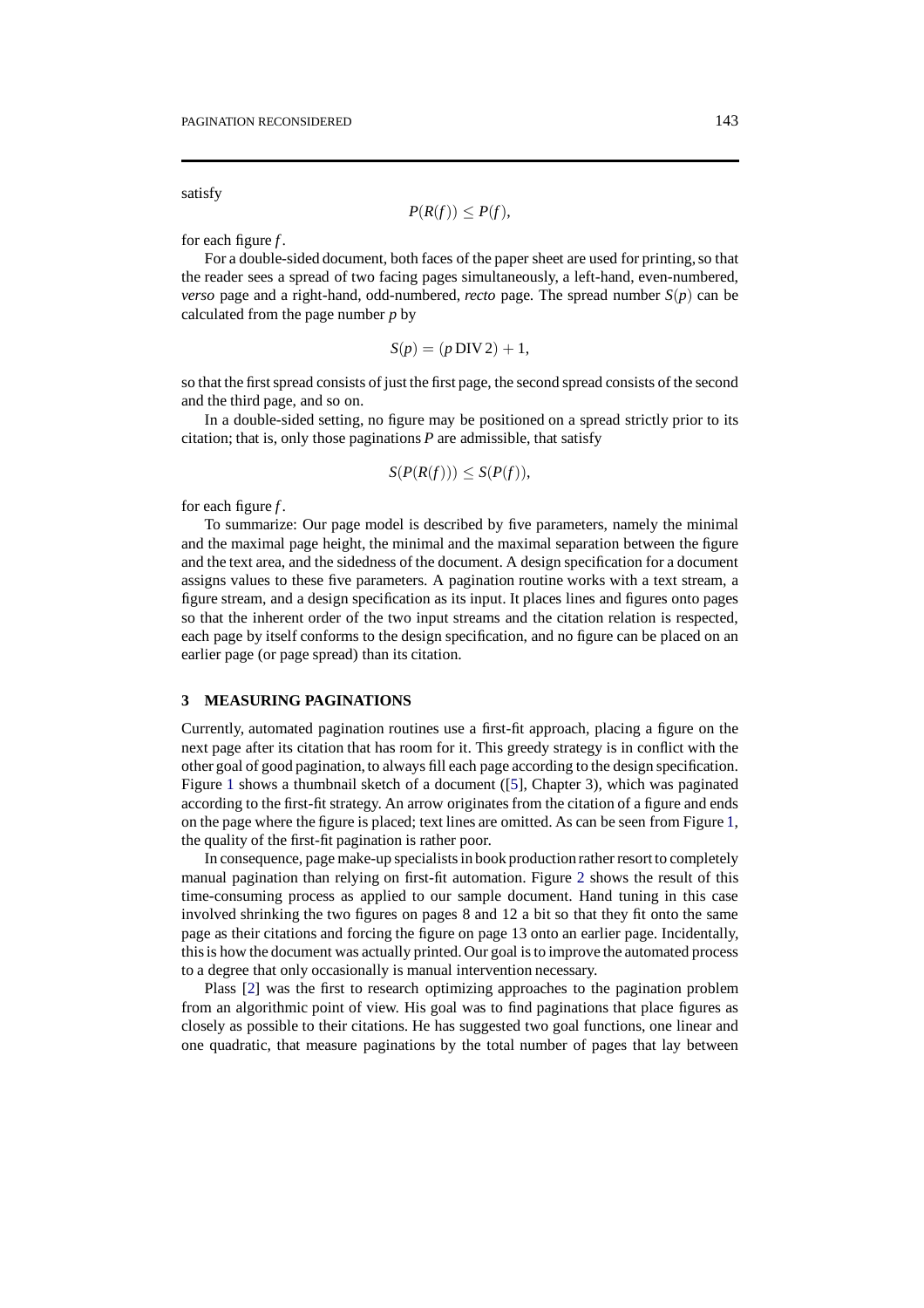<span id="page-5-0"></span>

*Figure 1.* LAT<sub>E</sub>X*'s pagination*  $L_{100}$ 

figures and their citations. In the notation of the previous section, the linear goal function for single-sided documents is

$$
Lin(P) = \sum_{i=1}^{n} \Big( P(f_i) - P(R(f_i)) \Big),
$$

and the quadratic goal function is

$$
Quad(P) = \sum_{i=1}^n (P(f_i) - P(R(f_i)))^2.
$$

The pagination problem can then be posed as an optimization problem, namely to find a pagination *P* that minimizes a given goal function.

Plass argues that the quadratic goal function reflects better than the linear goal function the intuitivenotionof quality that a human reader has of a pagination. We disagree, since the quadratic goal function overvalues small improvements of very bad placements. Consider a pagination  $P_1$  that places 18 figures on the same page each as their citations and 1 figure 10 pages behind its citation. If measured with the quadratic goal function, this placement is considered worse than a pagination  $P_2$  that places each of the 18 figures on the page after its citation and the last figure only 9 pages behind its citation:

*Quad*(
$$
P_1
$$
) = 18 · 0<sup>2</sup> + 1 · 10<sup>2</sup> = 100,  
*Quad*( $P_2$ ) = 18 · 1<sup>2</sup> + 1 · 9<sup>2</sup> = 99.

However, we contend that a reader would rather have 18 figures ideally placed and not care whether the page difference for the last figure can be lowered from 10 to 9.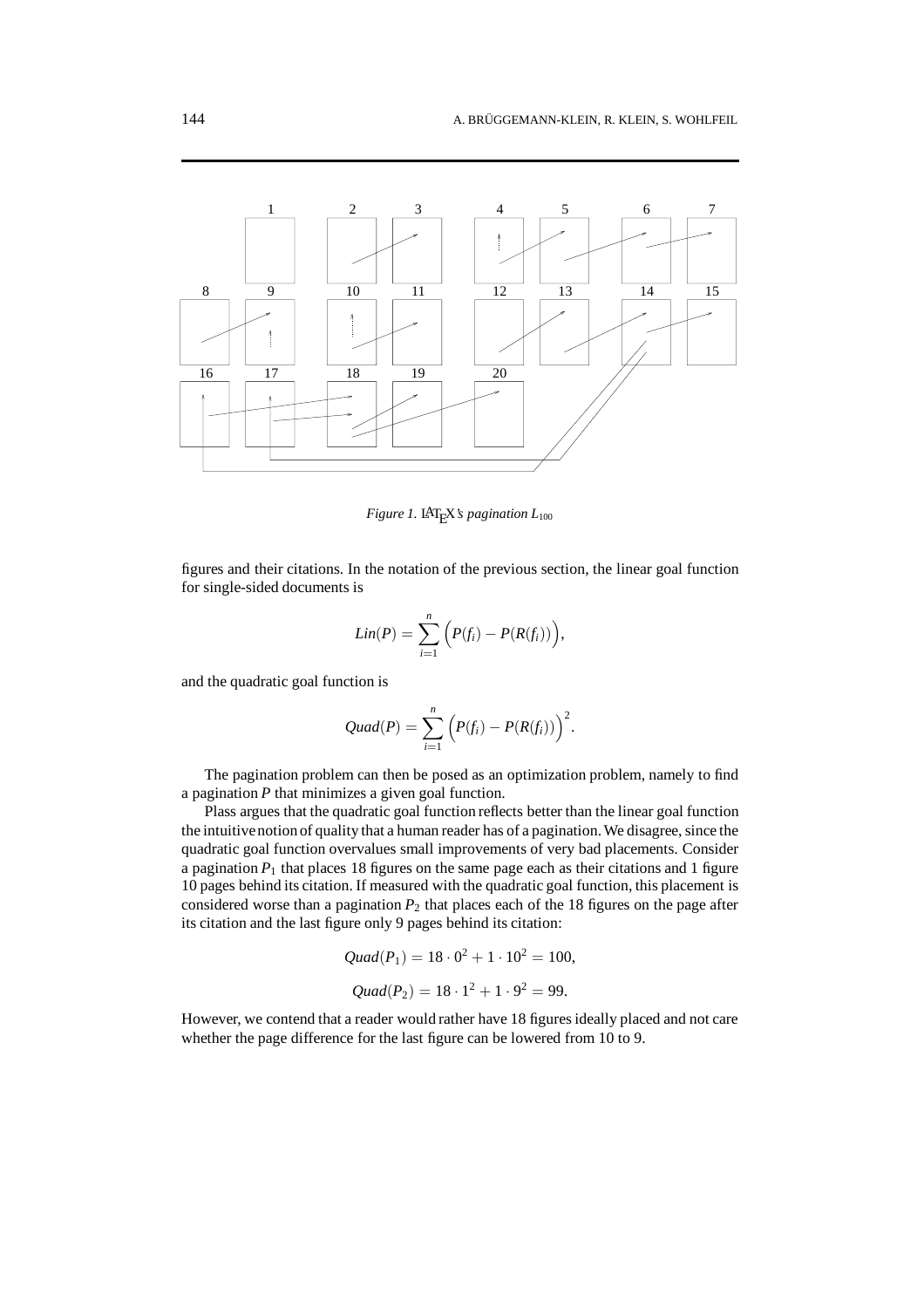<span id="page-6-0"></span>

*Figure 2. Hand-tuned pagination H*<sup>100</sup>

Therefore, we are not overly concerned with the time complexity of finding an optimal pagination with respect to the quadratic goal function. Plass has shown that this problem is NP-complete, but he has used a different framework: In his model, figure references may cross and figures may also be placed on pages before their citations.

We propose a linear goal function that minimizes the number of page turns a reader has to perform when reading the document from front to back. Furthermore, we introduce weights  $\alpha$  for thumbing from a figure citation to the figure and back and  $\beta$  for the regular progression from page to page. Hence, our goal function is

$$
Turn.S(\alpha,\beta,P)=\sum_{i=1}^n\alpha\Big(P(f_i)-P(R(f_i))\Big)+\beta(p-1).
$$

Choosing  $\alpha = 1$  and  $\beta = 0$ , we get Plass's original linear goal function. Choosing  $\alpha = 0$ and  $\beta = 1$ , the prime concern is to produce as few pages as possible.

In the double-sided setting, we consider page spreads rather than single-sided pages. Therefore, as a second goal function, we propose to minimize

$$
Turn.D(\alpha,\beta,P)=\sum_{i=1}^n\alpha\Big(S(P(f_i))-S(P(R(f_i)))\Big)+\beta(S(p)-1).
$$

Our algorithm *Turn.S*-Optimizer depends on the values of the parameters  $\alpha$  and  $\beta$ as well as on the page specification (see Section [2](#page-2-0)), in particular on the page fullness *htMin*/*htMax*. Among all paginations that satisfy the page specification, our algorithm finds a pagination *P* that is optimal with respect to the goal function  $Turn.S(\alpha,\beta,P)$ .

We demonstrate in Section [5](#page-9-0) with our sample document that paginations that are optimized with respect to page turns are superior to the results of the first-fit strategy. Even better results are achieved in the double-sided setting, optimizing spread turns with our algorithm *Turn.D*-Optimizer.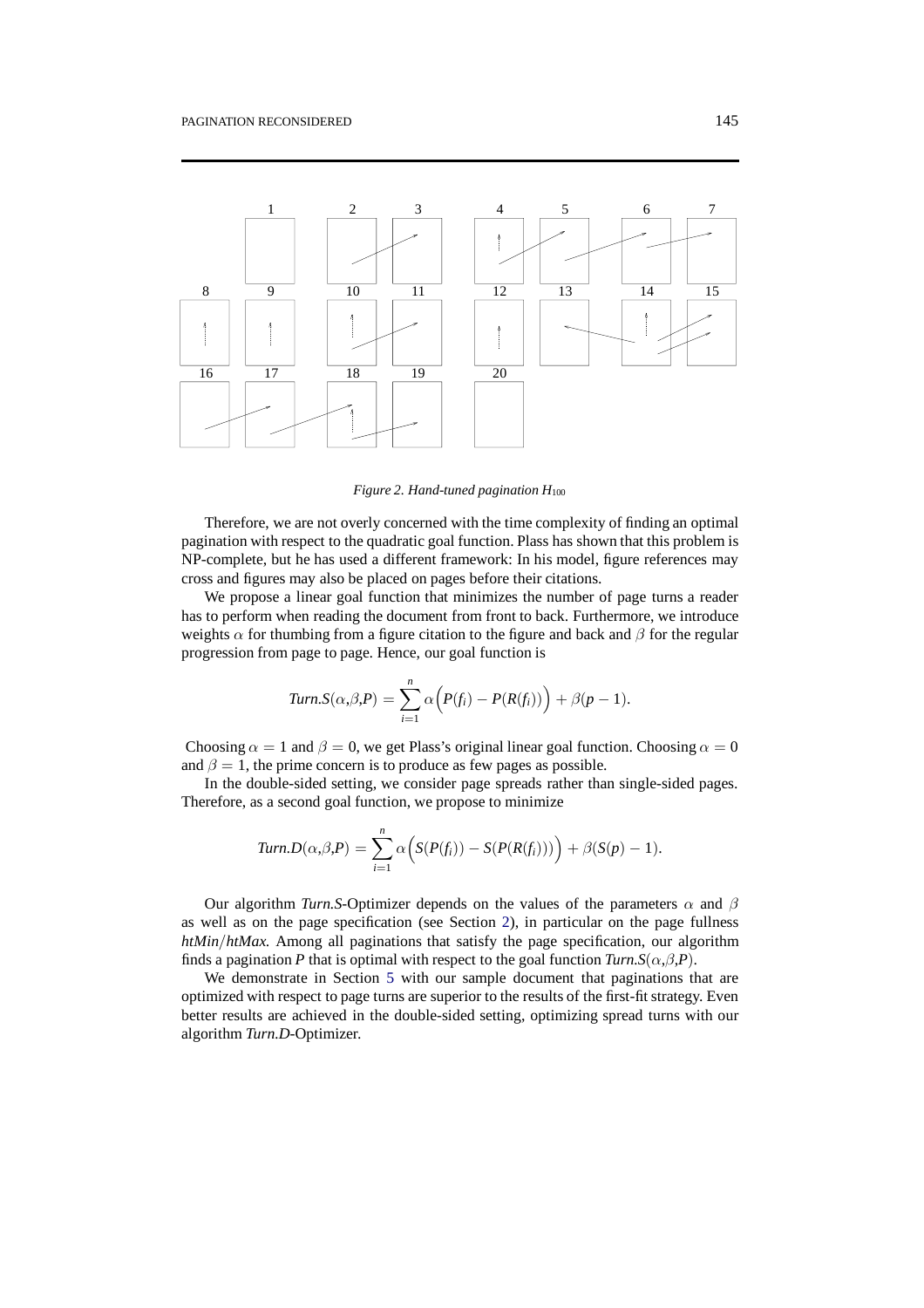### <span id="page-7-0"></span>**4 THE ALGORITHM**

The dynamic programming approach [\[7](#page-13-6)] to pagination computes an optimal pagination *Pi*,*<sup>j</sup>* for each subproblem  $t_1, \ldots, t_i, f_1, \ldots, f_j$ . The algorithm starts with  $P_{0,0}$ , a pagination that places nothing on zero pages. *Pm*,*<sup>n</sup>* is then an optimal pagination of the whole document.

We represent *Pi*,*<sup>j</sup>* as a record that contains at least three components: *paginationPossible* of type *boolean*, *noOfPages* of type *integer* and *predecessor* of type *integer* × *integer*.

|                | 1 <b>funct</b> ComputeOptimalPagination $\equiv$                 |
|----------------|------------------------------------------------------------------|
| 2              | $P_{0.0}$ : = (TRUE,0,NIL × NIL);                                |
| 3              | for $i = 0$ to n do                                              |
| $\overline{4}$ | for $i: = 0$ to m do                                             |
| 5              | if $(i = 0) \wedge (j = 0)$ then next fi                         |
| 6              | $P_{i,i}$ : = (false , - 1, (NIL × NIL));                        |
| 7              | for $a_i = 0$ to i do                                            |
| 8              | for $b$ : = 0 to j do                                            |
| 9              | <b>if</b> $FormsOnePage(a,b,i,j)$                                |
| 10             | <b>then</b> $P_{i,j}$ pagination Possible: = <b>true</b> ;       |
| 11             | $P_{i,j}.predecessor:$ =                                         |
| 12             | BetterPredecessor( $P_{i,j}$ .predecessor, $(a \times b)$ );     |
| 13             | $P_{i,j}$ .noOfPages: = $P_{P_{i,j}}$ predecessor.noOfPages + 1; |
| 14             | fi                                                               |
| 15             | od                                                               |
| 16             | od                                                               |
| 17             | od                                                               |
| 18             | od                                                               |
|                | 19 end                                                           |

To compute  $P_{i,j}$  the algorithm inspects all  $P_{a,b}$  with  $a \le i$  and  $b \le j$  (but  $(a,b) \ne (i,j)!$ ) and checks if  $t_{a+1}, \ldots, t_i$  and  $f_{b+1}, \ldots, f_j$  fit together onto *one* page. Of all possible  $P_{a,b}$  that are valid predecessors of  $P_{i,j}$ , one that optimizes our goal function is chosen and stored as predecessor of *Pi*,*j*.

Notice that this algorithm needs time  $O(m^2n^2)$ . However the loops in *ComputePagination* can be shortened, leading to the time complexity  $O(mn)$ . This is due to the fact that pages usually have constant height. Then there is a maximum number of text lines and figures that fit onto one page.

*FormsOnePage* has to check if all the constraints are satisfied, that is

- 1. *Pa*,*<sup>b</sup>* is a valid pagination.
- 2. The heights of  $t_{a+1}, \ldots, t_i$  and  $f_{b+1}, \ldots, f_i$  together with *sMin* and *sMax* fill one page according to the required minimum fill level.
- 3. The attribute *legalPageEnd* of τ*<sup>a</sup>* is set.
- 4. No figure is placed before its reference  $(R(f_b) \in \{t_1, \ldots, t_a\})$ .

*1* **funct**  $FormsOnePage(a,b,i,j) \equiv$ 

2 **if**  $(a = i) \wedge (b = j)$  **then return false fi**;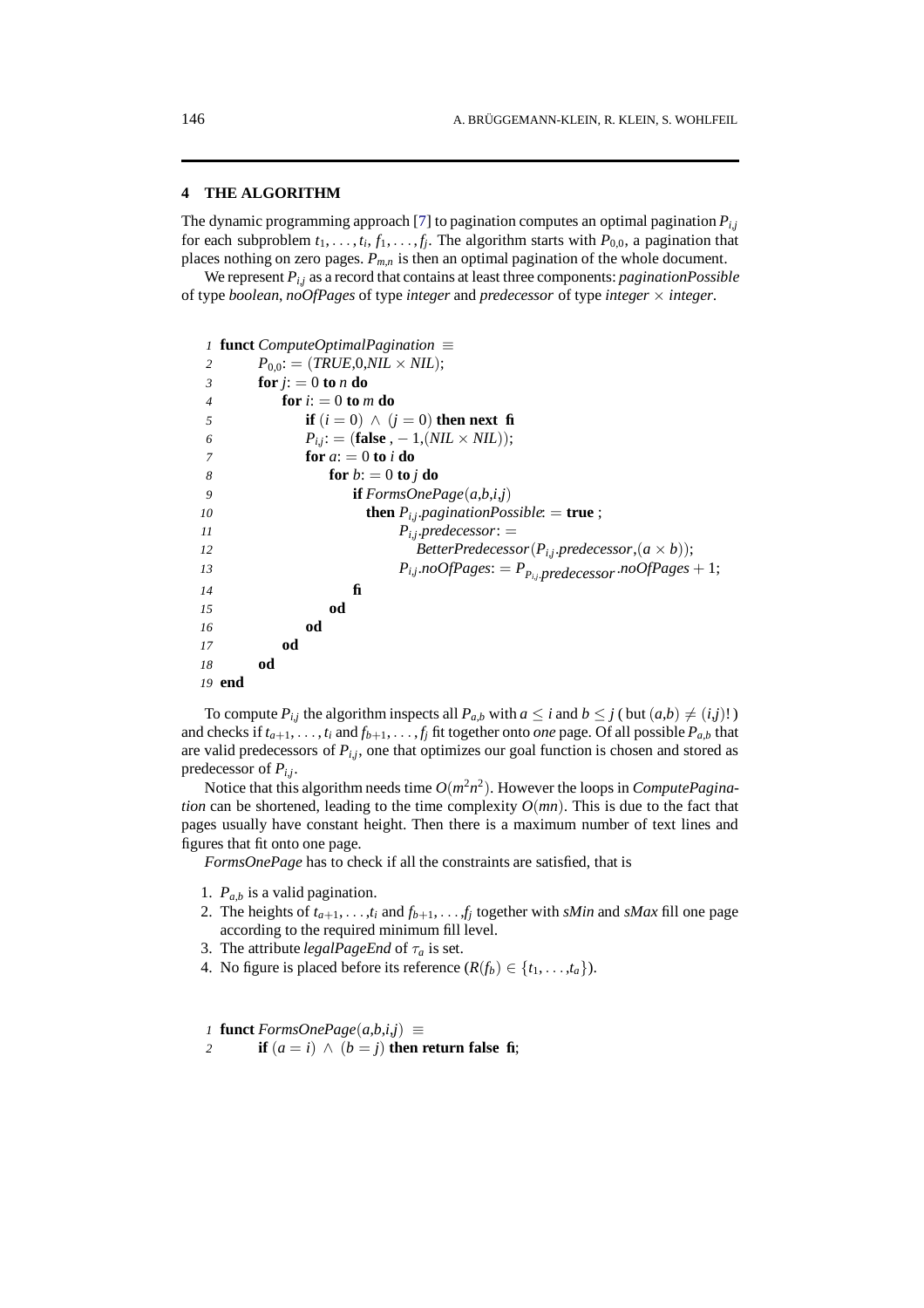**if** ¬*Pa*,*b*.*paginationPossible* **then return false fi**; **if** ¬τ*i*.*legalPageEnd* **then return false fi**; **if**  $R(f_i) \notin \{t_1, \ldots, t_i\}$  then return false fi; **if**  $(j - b) > 0$  ∧  $(i - a) > 0$ *7* **then** *hMin*: = *sMin*;*hMax*: = *sMax*; *9* **else** *hMin*: = 0;*hMax*: = 0; *11* **fi** *hMin*:  $= hMin + TextSum(a,i) + MinTextSpaceSum(a,i);$ *hMin*:  $= hMin + FigureSum(b,j) + MinFigureSpaceSum(b,j);$ *hMax*: =  $hMax + TextSum(a,i) + MaxTextSpaceSum(a,i);$ *hMax*:  $= hMax + FigureSum(b, j) + MaxFigureSpaceSum(b, j);$  **if** *hMin* > *pageHeight* **then return false fi**; **if** *hMax* < *pageHeight* **then return false fi**; **return true** ; *19* **end**

*TextSum* and *FigureSum* add up the heights of the text lines  $t_{a+1} \ldots t_i$  and the figures  $f_{b+1}$ ...,  $f_j$ . *MinTextSpaceSum* adds up *htMin* of the spaces  $\tau_{a+1}$ ... $\tau_{i-1}$  in the text stream. *MaxFigureSpaceSum* adds up *htMax* of the spaces  $\phi_{b+1}$ ... $\phi_{i-1}$ . If figures are allowed to appear not only on the top of a page but also on the bottom or in the middle, only *FormsOnePage* has to be changed.

The function *BetterPredecessor* compares two pagination candidates *Pi*,*j*.*predecessor* and  $P_{a,b}$  and returns one that gives rise to a better pagination for  $t_1, \ldots, t_i$  and  $f_1, \ldots, f_j$ . To compare two candidates, we have to measure the quality of a pagination  $P_{i,j}$  for  $t_1, \ldots, t_i$ and  $f_1, \ldots, f_j$  even if there are dangling references; that is, if some figures  $f_k$ ,  $k > j$ , are referenced by text lines in  $\{t_1, \ldots, t_i\}$ ; that is, if  $R(f_{i+1}) \leq t_i$ . For such paginations, we have to generalize our goal function *Turn.S*. For a pagination  $P_{i,j}$  that places  $t_1, \ldots, t_i$  and  $f_1, \ldots, f_j$  onto *p* pages, let

$$
Turn.S(\alpha,\beta,P_{ij}) = \sum_{l=1}^{j} \alpha \Big( P_{ij}(f_l) - P_{ij}(R(f_l)) \Big) + \sum_{\substack{k=j+1 \ R(f_k) \le t_i}}^{n} \alpha \Big( p + 1 - P_{ij}(R(f_k)) \Big) + \beta(p-1);
$$

that is, we pretend that all dangling figures  $f_k$ ,  $k > j$ , which are referenced by a text line in  $\{t_1, \ldots, t_i\}$ , are placed on page  $p + 1$ .

If  $P_{a,b}$  is the predecessor of  $P_{i,j}$ , then

*Turn.S*(
$$
\alpha, \beta, P_{i,j}
$$
) = *Turn.S*( $\alpha, \beta, P_{a,b}$ )  
+ the number of danging figures  $f_k$ ,  $k > j$ ,  $R(f_k) \le i$   
+ 1 (for the current page).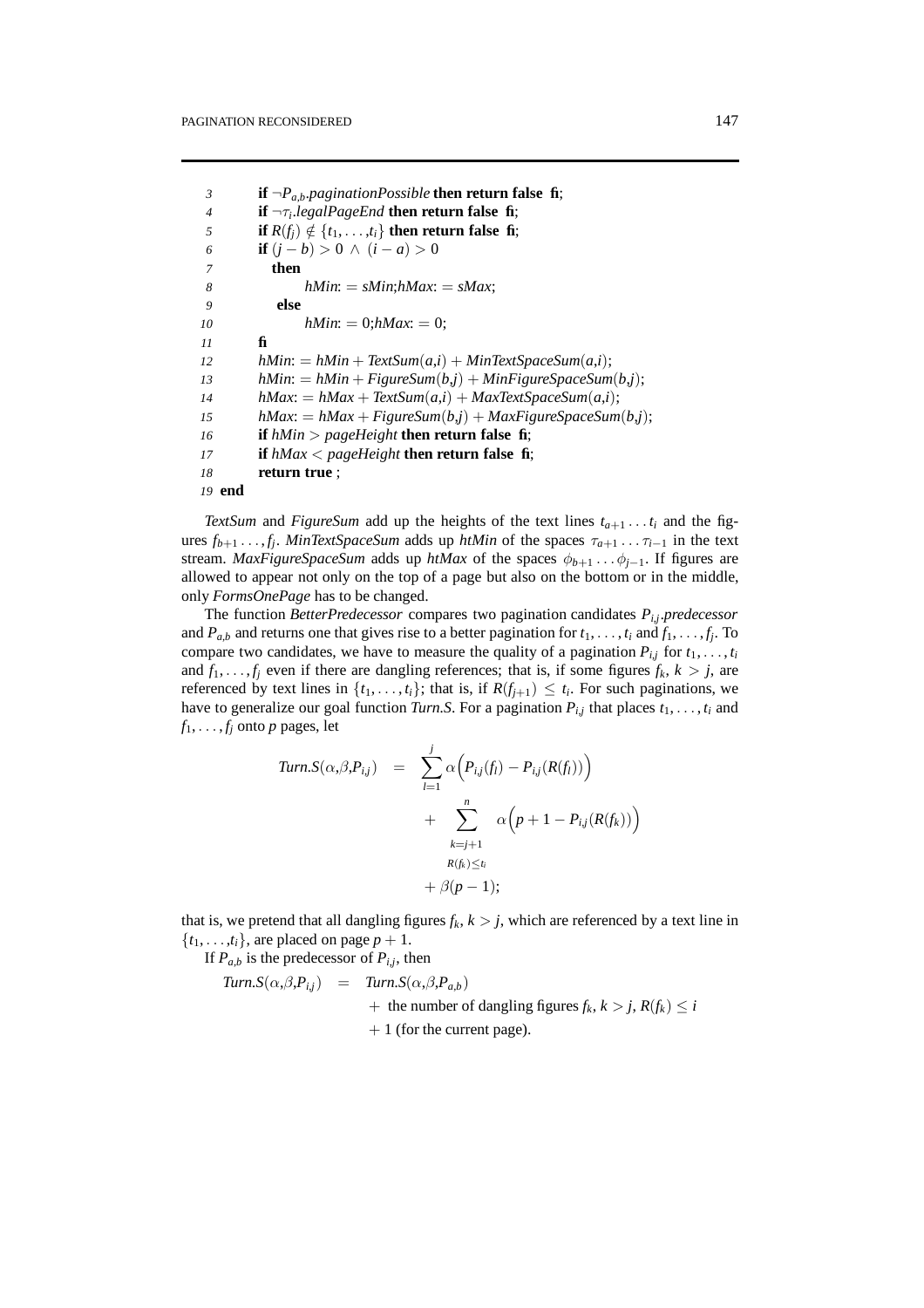Hence, the value of an optimal pagination  $P_{i,j}$  equals the minimum value for all possible predecessors  $P_{a,b}$  ( $a \le i,b \le j$ ), plus the number of dangling references, plus one (for the current page). This formula represents the optimalityprinciple of the dynamic programming approach.

To extend this algorithmto double-sideddocuments one has to allow dangling figures on even-numbered pages. To compute the better predecessor, only those dangling references at odd-numbered pages are counted. It is even possible to balance pages on a spread if the height interval of each page is stored. *FormsOnePage* has to check, if the new page is odd numbered, that the height interval of the new page is a match to the height interval of the previous page.

#### <span id="page-9-0"></span>**5 PRACTICAL RESULTS**

We have tested our implementation on Chapter 3 of a real-world document [\[5](#page-13-5)], which contains 18 figures. All page specifications used in the following examples have the same maximal page height and the same minimal/maximal separation between figures. First we consider paginations for page specifications that require a fill level of 100%. We indicate the minimal fill level of a pagination by an index to its name, for example  $P_{68}$  denotes a pagination *P* with all pages being at least 68% full.

LAT<sub>E</sub>X's pagination  $L_{100}$  $L_{100}$  $L_{100}$  is shown in Figure 1. Only 3 figures are placed on the same page as their citation, one figure is even 3 pages away from its citation, seven figures are not on the same page spread as their citation. It took several hours to hand tune the input, so that an acceptable pagination was achieved. Figure [2](#page-6-0) shows the result. Still, three figures couldn't be placed on the same spread as their citation. One of them is even on the page spread before its citation, although this is considered bad style [\[3](#page-13-2)][\[4](#page-13-3)] and should be avoided. Measuring LAT<sub>E</sub>X's pagination  $L_{100}$  with our goal functions (with  $\alpha = \beta = 1$ ) yields  $Turn.D(1,1,L_{100}) = 7 + 10 = 17$  and  $Turn.S(1,1,L_{100}) = 20 + 19 = 39$ . For the hand-tuned pagination  $H_{100}$  (see Figure [2](#page-6-0)) we have  $Turn.D(1,1,H_{100}) = 3 + 10 = 13$  and  $Turn.S(1,1,H_{100}) = 11 + 19 = 30.$ 

<span id="page-9-1"></span>

*Figure 3.* Turn. $D(1,1,\star_{100})$ *-optimal pagination*  $D_{100}$  *with full double-sided pages*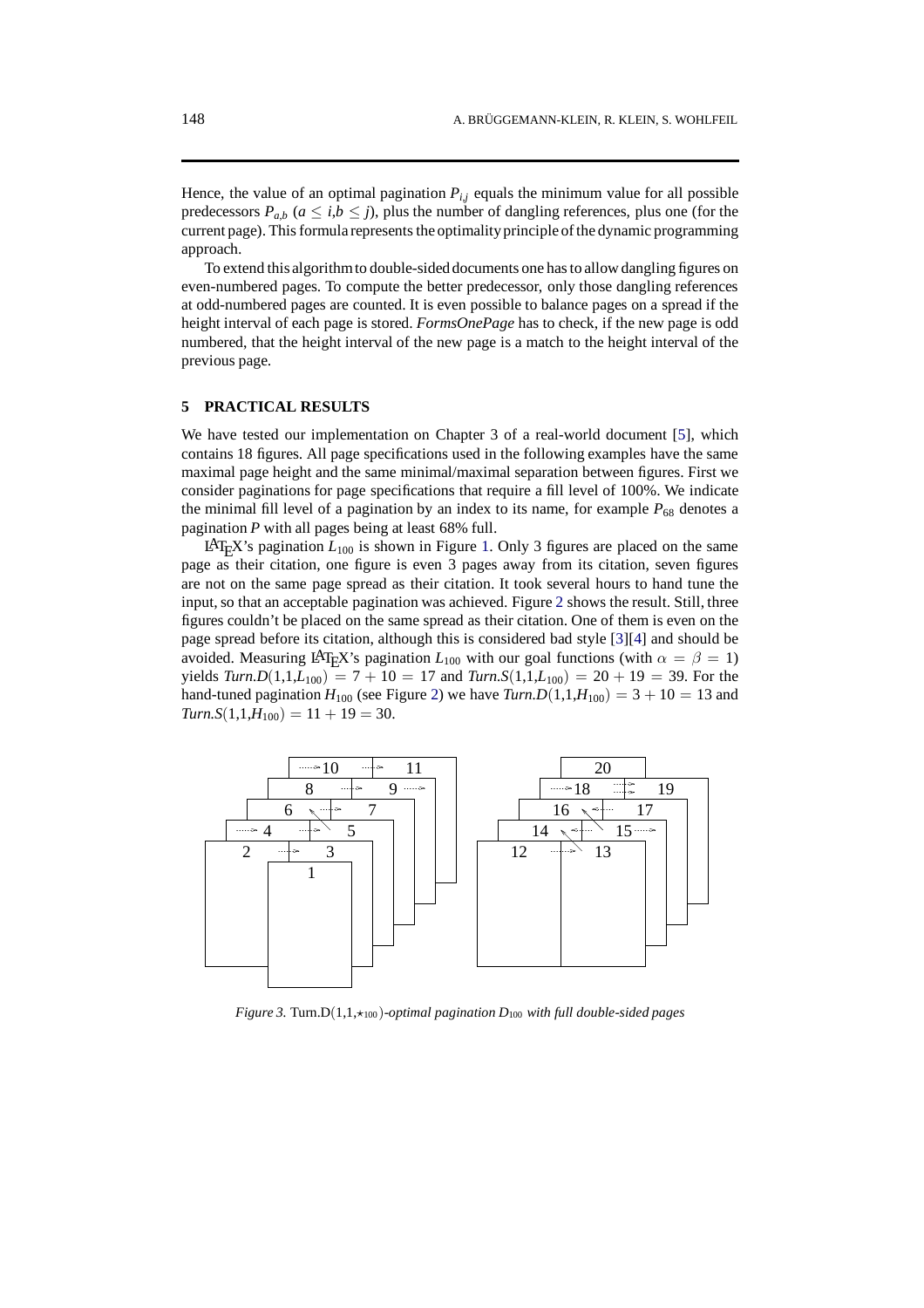<span id="page-10-0"></span>

*Figure 4.* Turn.D(1,1, $\star$ <sub>90</sub>)-optimal pagination D<sub>90</sub> with double-sided pages

Figure [3](#page-9-1) shows the pagination  $D_{100}$  computed by our algorithm. It is optimal with respect to our goal function *Turn.D* when pages have to be 100% full. We call this a *Turn.D*(1,1, $\star$ <sub>100</sub>)-optimal pagination. Dotted arrows indicate a figure (at the end of the arrow) that is placed on the same spread/page as its citation (beginning of the arrow). Solid arrows indicate figures on different spreads than their citation.

Note that instead of 7 figures in  $LAT$ <sub>E</sub>X's pagination here only 3 figures are placed on a different spread as their citations. This is the same number of figures on different spreads as in the hand-tuned pagination. But the hand-tuned pagination has placed one figure on page 13 while the citation is placed on page 14. As has already been stated, this is considered bad style and should be avoided. In this case our algorithm performs a little better than a human. Measured with our goal functions  $Turn.D(1,1,D_{100}) = 3 + 10 = 13$ and  $Turn.S(1,1,D_{100}) = 13 + 19 = 32$ .

It is still possible to improve the pagination even further, if pages need not be 100% full. The less full a page needs to be, the easier it is to place more figures on the same page as their citations, and the more pages are usually needed. Figure [4](#page-10-0) shows that it is possible to place all figures on the same spread as their citation, if pages need only to be 90% full. This is a *Turn.D*(1,1, $\star$ 90)-optimal pagination with *Turn.D*(1,1,*D*<sub>90</sub>) = 0 + 10 = 10 (and *Turn.S*(1,1,*D*<sub>90</sub>) = 6 + 19 = 25). Of course we can't guarantee such good results for all documents. Just think of a document that only has three text lines that cite 20 large figures. But in such cases even human page make-up specialists can't find a good pagination.

The following table summarizes the results of the LAT<sub>E</sub>X pagination, the hand tuned pagination and the results of our algorithm.

|                                                                           | pagination <i>Turn.D</i> | Turn.S                                          |
|---------------------------------------------------------------------------|--------------------------|-------------------------------------------------|
|                                                                           |                          | LAT <sub>E</sub> X $7 + 10 = 17$ $20 + 19 = 39$ |
|                                                                           |                          | hand-tuned $3 + 10 = 13$ $11 + 19 = 30$         |
| Turn.D(1,1, $\star$ <sub>100</sub> )-optimal $3 + 10 = 13$ $13 + 19 = 32$ |                          |                                                 |
| Turn.D(1,1, $\star$ 90)-optimal $0 + 10 = 10$ $6 + 19 = 25$               |                          |                                                 |

Next we look at the differences between the single-sided and the double-sided mode. The profit the algorithm gets from using double-sided pages becomes clear after a look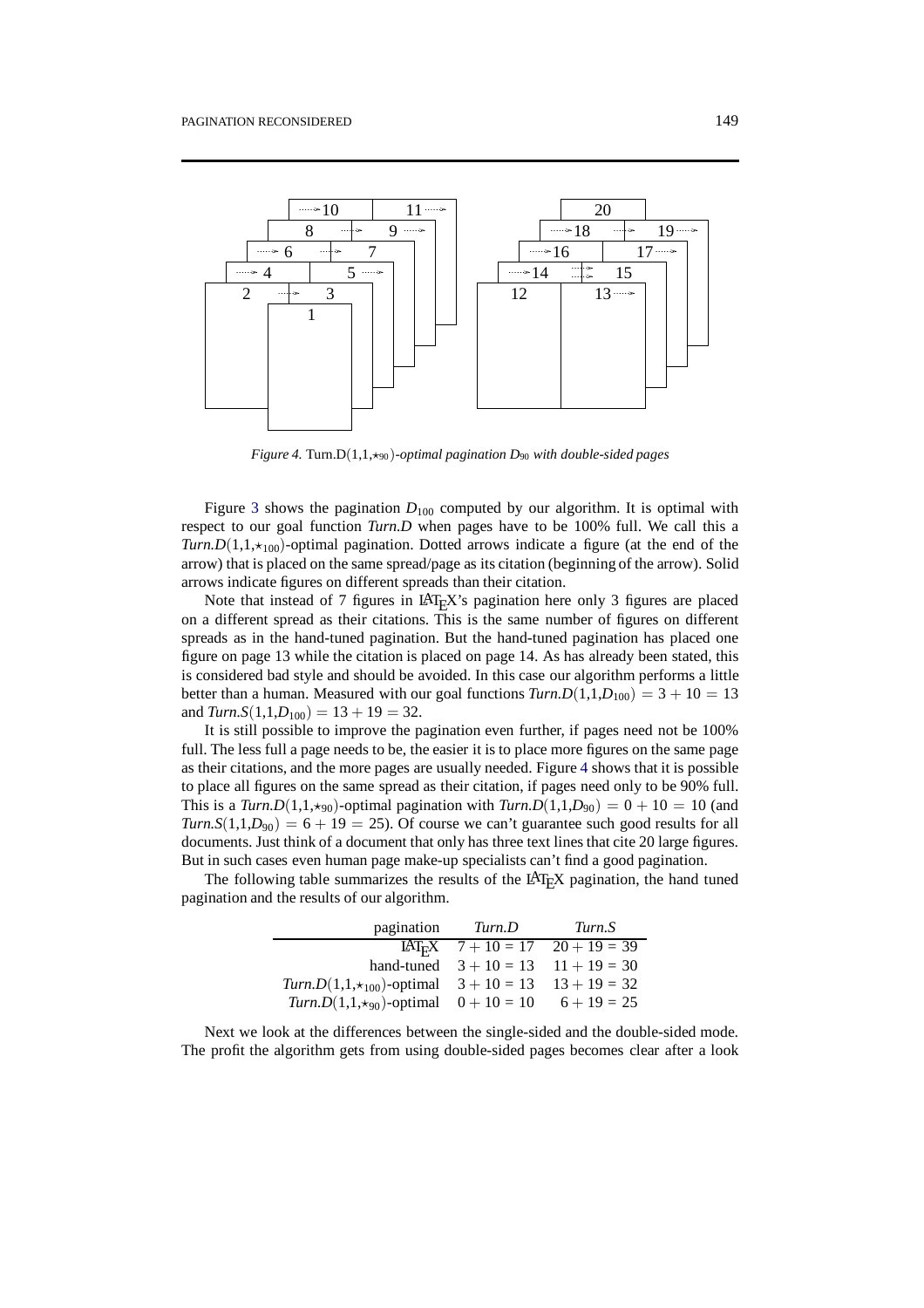<span id="page-11-1"></span>

*Figure 5.* Turn.S $(1,1, \star_{100})$ *-optimal pagination*  $S_{100}$ 

at Figure [5](#page-11-1). Here bold arrows indicate a figure not only on a different page but also on a different spread than its citation.

The optimal single-sided pagination  $S_{100}$  has two references from page 5 to page 6. On double-sided documents this is a spread boundary, so it is preferable to have only one reference from page 5 to page 6, as in  $D_{100}$  in Figure [3](#page-9-1).

To get a single-sided pagination with all figures on the same page as their citation often requires the pages to be very loosely filled. In our example we had to decrease the minimum fill level to 70% to find such a pagination (see Figure [6](#page-11-0)). The result needed 23 pages instead of 20 pages with all pages exactly filled. But this pagination is also optimal with  $Turn.S(1,1,5_{70}) = 0 + 23 = 23$  (and  $Turn.D(1,1,5_{70}) = 0 + 12 = 12$ ).

<span id="page-11-0"></span>

*Figure 6.* Turn.S $(1,1,\star_{70})$ *-optimal pagination S*<sub>70</sub>

The following table summarizes the results in double-sided and single-sided mode.

| pagination                                              | Turn.D        | Turn.S         |
|---------------------------------------------------------|---------------|----------------|
| Turn.D(1,1, $\star$ 100)-optimal 3 + 11 = 14            |               | $13 + 20 = 33$ |
| $Turn.D(1,1,\star_{90})$ -optimal                       | $0 + 11 = 11$ | $6 + 20 = 26$  |
| <i>Turn.S</i> $(1,1, *_{100})$ -optimal $5 + 11 = 16$   |               | $11 + 20 = 31$ |
| <i>Turn.S</i> $(1,1,\star_{70})$ -optimal $0 + 12 = 12$ |               | $0 + 23 = 23$  |

The example shows, that the optimal result for single-sided pages is not optimal, if doublesided pages are available and vice versa.

The difference between our goal function *Turn.S* and the linear goal function *Lin* is demonstrated by Figure [7,](#page-12-0) which shows a *Lin*-optimal pagination with a minimum fill level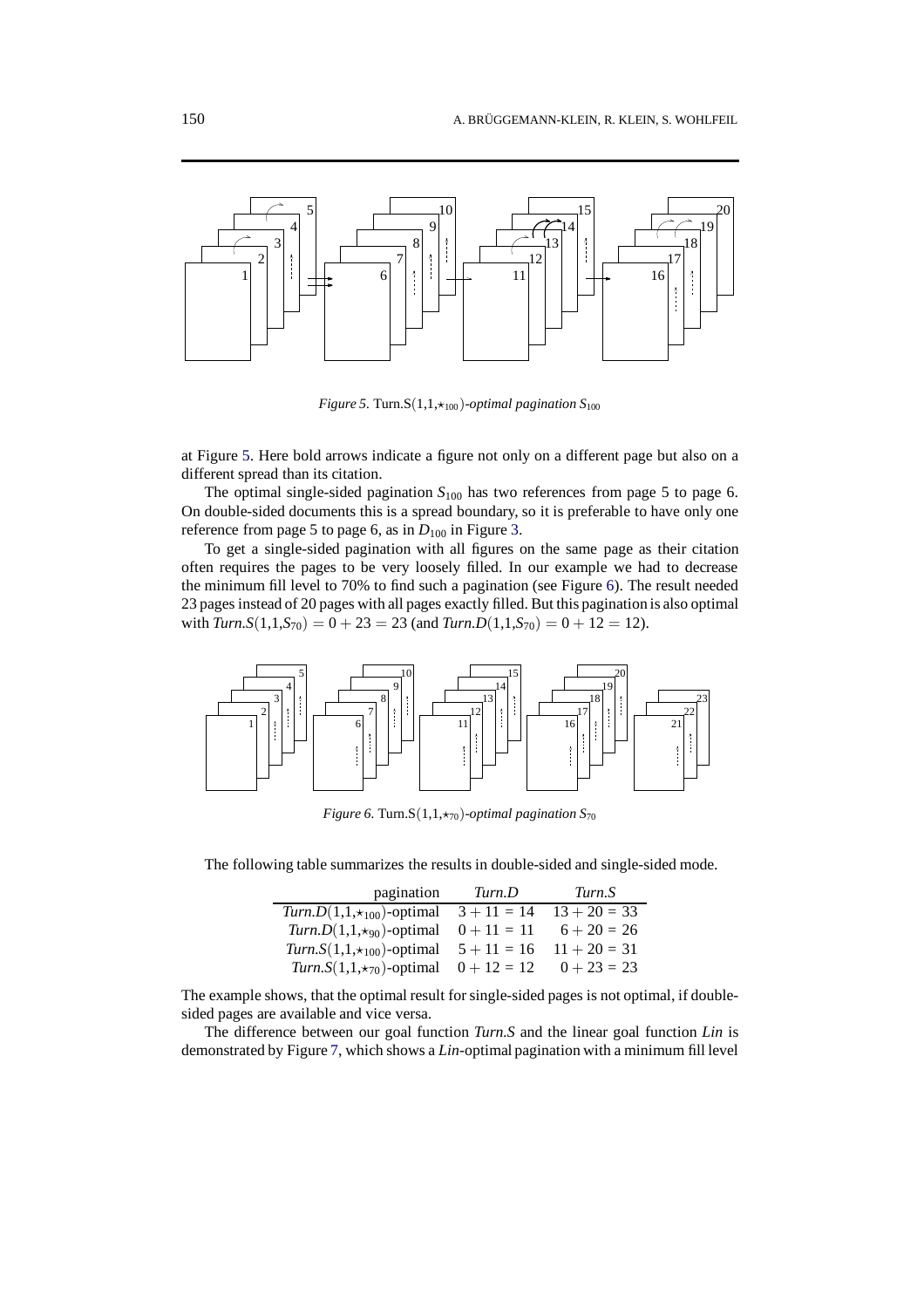<span id="page-12-0"></span>

*Figure 7. Optimal linear pagination with min. 70% filled single-sided pages*

of 70%. The algorithm that only aims to optimize *Lin* is at liberty to use 25 pages instead of the 23 that *Turn.S*-Optimizer uses for the same fill level of 70% and for a perfect pagination that places each figure onto the same page as its reference. *Turn.S*, by taking into account the number of pages, too, and hence differentiating where *Lin* identifies, reflects better the user's judgement on the merits and demerits of a pagination than *Lin* does.

The implementation of our algorithm is written in  $C_{++}$ , but it is a first prototype that is neither optimized for speed nor storage. The time to compute the pagination of our sample document was about one minute on a SUN Sparc 20.

## **6 CONCLUSIONS AND FURTHER WORK**

We have presented an algorithm and a goal function for the pagination of documents. Our approach is better than the algorithms used in today's formatters. It seems that it is even better than a page make-up specialist doing pagination by hand. In order to validate this assumption more documents need to be formatted with our approach.

Asher has implemented an optimizing pagination routine into the publishing system Type  $\&$  Set [[8](#page-13-7)]. His goal function, although not explicitly presented, seems to be mainly concerned with page justification and balancing, and not so much with figure placement. Our algorithm is capable also of handling the justification of pages and the balancing of columns across a page or a page spread, as well as of freezing parts of the previous pagination when reformatting after updates.

So far our implementation only deals with two input streams, namely text and figures. But usually there are more floating objects than figures. In fact some of the "figures" in our example document were tables. We restricted a table *i*, cited between figures *j* and *k* to be placed between these figures. The style guides also allow the table to be placed before or after these figures. It is only necessary to place all tables in order of their citation and all figures in order of their citations. This may increase the quality of the pagination. Our approach works with more input streams, but this has not been implemented yet.

A special type of floating object is the footnote. Footnotes are cited in the text, but unlike figures they must start on the same page as the citation. If the last footnote on a page doesn't fit completely on the page, the footnote may be continued on the next page. We plan to optimize pagination for documents with figures and footnotes next.

We do not foresee that automated pagination routines, even when optimizing, can turn out acceptable paginations for all documents. Difficult cases will always require human intervention.Methods of interaction are needed that enable make-up specialists to explicitly